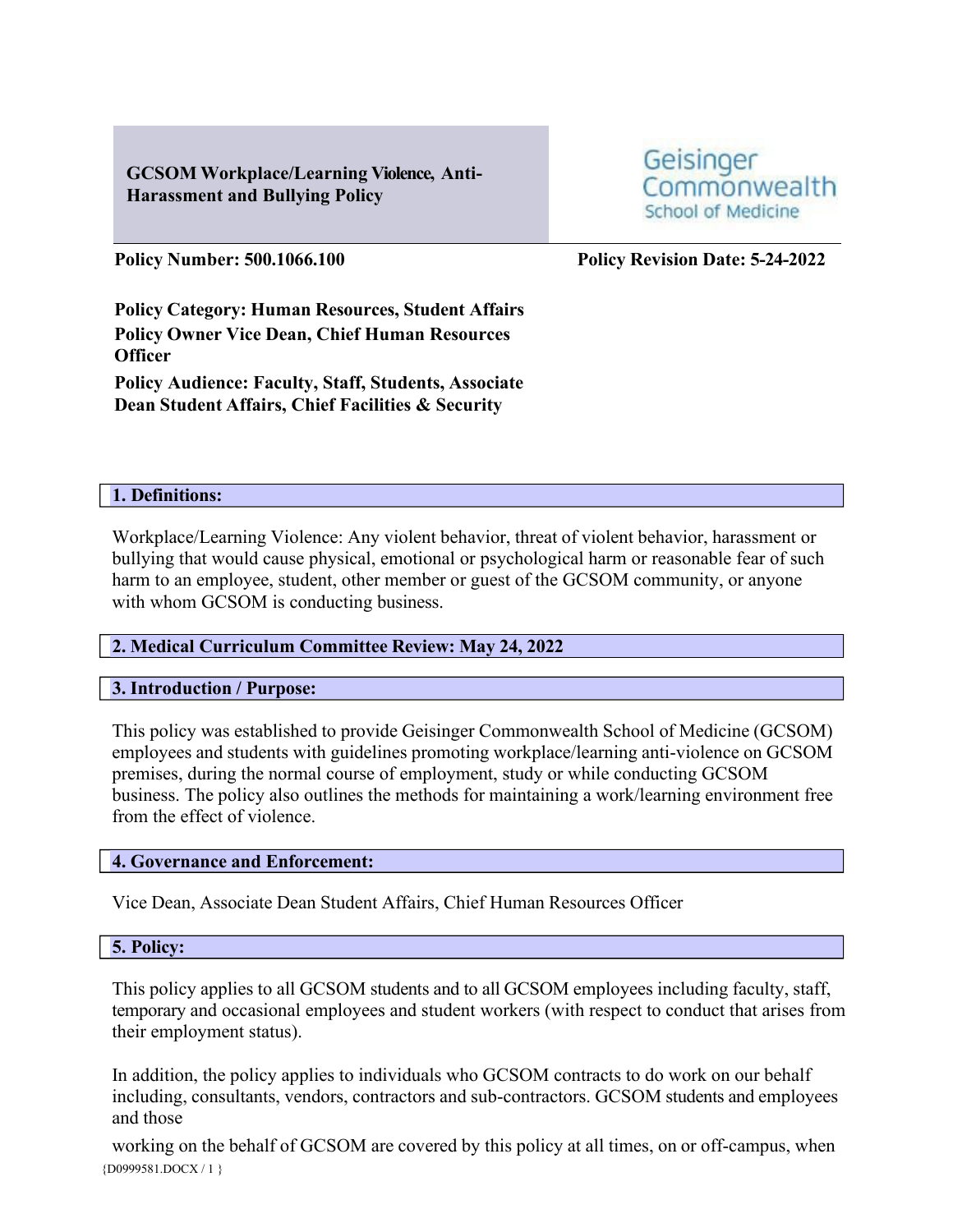they are officially representing or acting on behalf of GCSOM, participating in GCSOM educational programs, conducting GCSOM business and/or attending GCSOM sponsored or financed activities.

This policy covers activity at all GCSOM owned or operated properties and facilities and offcampus locations where GCSOM education or other business is conducted.

It is the policy of GCSOM to promote a non-violent working/learning environment. GCSOM is committed to maintaining an environment that supports the GCSOM's mission and promotes learning, productive employment, and safe experiences for all members of the GCSOM community including but not limited to faculty, staff, students, contracted employees, visitors and guests of GCSOM.

Behavior or conduct that is not tolerated include the following:

Committing a violent felony, misdemeanor or summary offense as defined by Pennsylvania law against a person on GCSOM property, including but not limited to stalking, intimidation, coercion, harassment, and assault;

· Possession of weapons of any kind or dangerous articles

Willful or threatening destruction of GCSOM property or property of a GCSOM student, employee, other member or guest of the GCSOM community, or anyone with whom GCSOM is conducting business;

Threats direct or implied; intimidation, aggressive or hostile behavior that creates a reasonable fear of injury to another.

· Felonious conduct;

· Bullying of any kind;

· Alcohol or drug abuse; consumption of illegal drugs; illegal possession, distribution, or sale of drugs;

· Stealing, forgery, alteration, or falsification of documents or records;

· Misuse of or tampering with data processing and communication equipment;

· Misappropriation of funds;

· Illegal disruptive conduct in the form of disruptive picketing, protesting, or demonstrating;

· Infliction or threat of bodily harm directed at any person;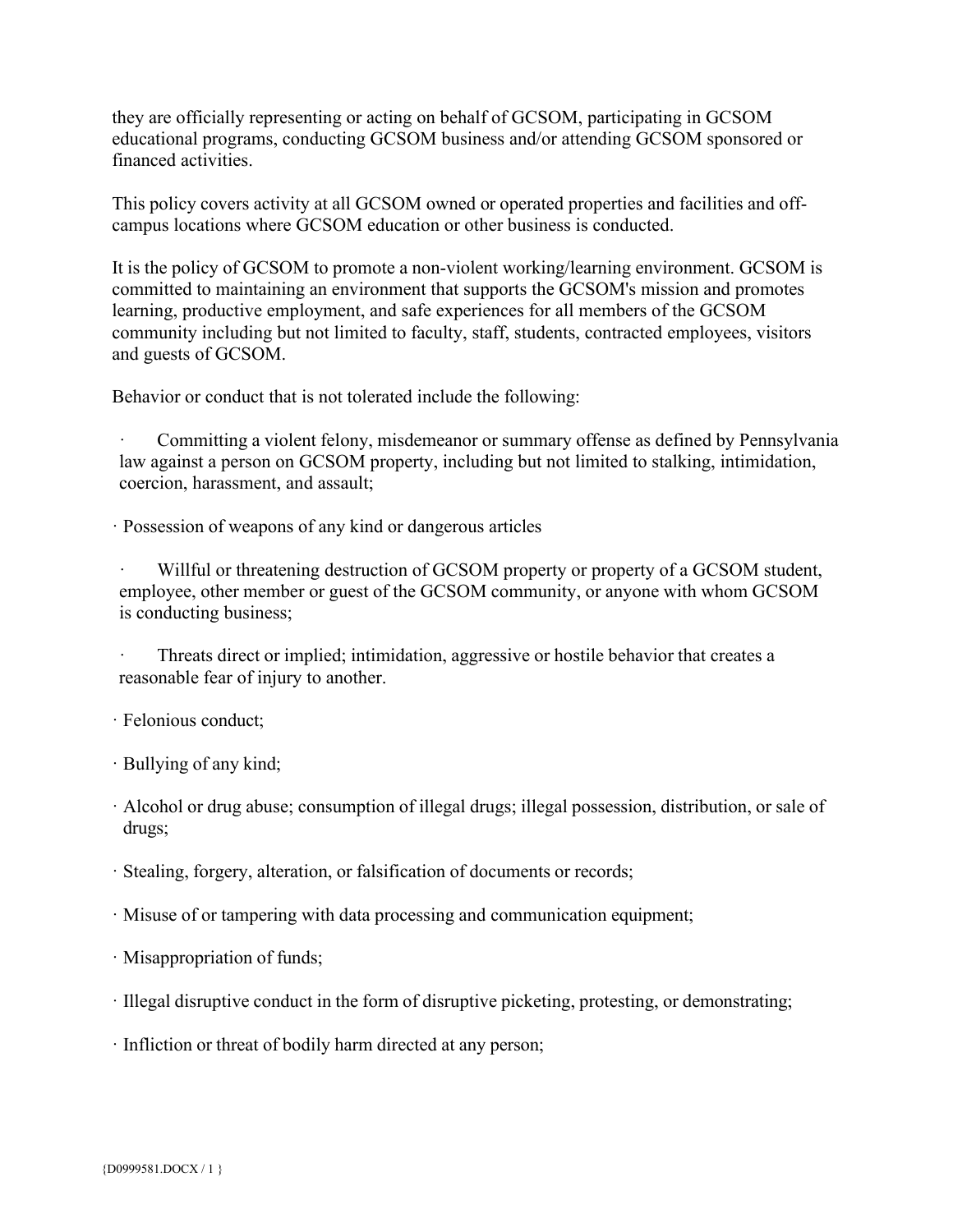- · Theft, unauthorized use, misuse, or destruction of property owned by others;
- · Unauthorized use of or tampering with GCSOM emergency or safety equipment;
- · False reporting of an emergency;
- · Trespassing by unauthorized entering of or remaining on property controlled by others;
- · Any activities posing a serious threat to the safety and health of patients in health care or teaching programs of GCSOM; and
- · Malicious interference with GCSOM approved or sponsored research programs.

## **Related Policies:**

Note that some behaviors prohibited by this Policy may implicate other polices of GCSOM or the larger Geisinger Health System. For example, sexual harassment should be addressed under the GCSOM Title IX policy, and discrimination based on other protected classifications should be addressed under the GCSOM **Policy on Complaints by Students and Others Alleging Discrimination Other Than Sexual Discrimination and Sexual Harassment/Violence**. Similarly, employee misconduct under this policy may implicate the Geisinger Policies on Workplace Violence and, or Bullying, whereas student misconduct may implicate the GCSOM Policies on Academic and Professional Standards and, or the Policy on Student Mistreatment.

### **Responsibilities:**

Maintaining a safe and secure environment is a shared responsibility. All GCSOM faculty, staff, students, contracted employees, visitors and guests of GCSOM are strongly encouraged to report any work-related or GCSOM-connected behavior that they regard as threatening or violent (in accordance with the above definition) to at least one of the GCSOM resources listed below.

## **Process:**

All emergency situations should be immediately reported to the Police by calling 911. Individuals who apply for and/or obtain Protection From Abuse (PFA) orders are encouraged to provide their supervisors or in the case of students, the Associate Dean for Student Affairs or Interim Associate Dean for Graduate Programs and the Chief Facilities & Security Officer with copies of the temporary or permanent order. Employees and students should report workplace/learning harassment or violence, as defined above, to a supervisor, manager, department chair or Associate Dean, for Student Affairs or the Interim Associate Dean for Graduate Programs whoever is deemed to be appropriate in the respective supervisory chain of command. Such reports can also be made, as appropriate, to GCSOM Chief Facilities & Security Officer and, in the case of employees, the Human Resources department.

A GCSOM official who receives a report of conduct prohibited by this Policy should take the matter seriously and first take prompt steps to ensure the safety of the parties and/or GCSOM property involved. Retaliatory action is prohibited against any persons who in good faith report, respond to, participate in an investigation of, are victims of, or use GCSOM resources to address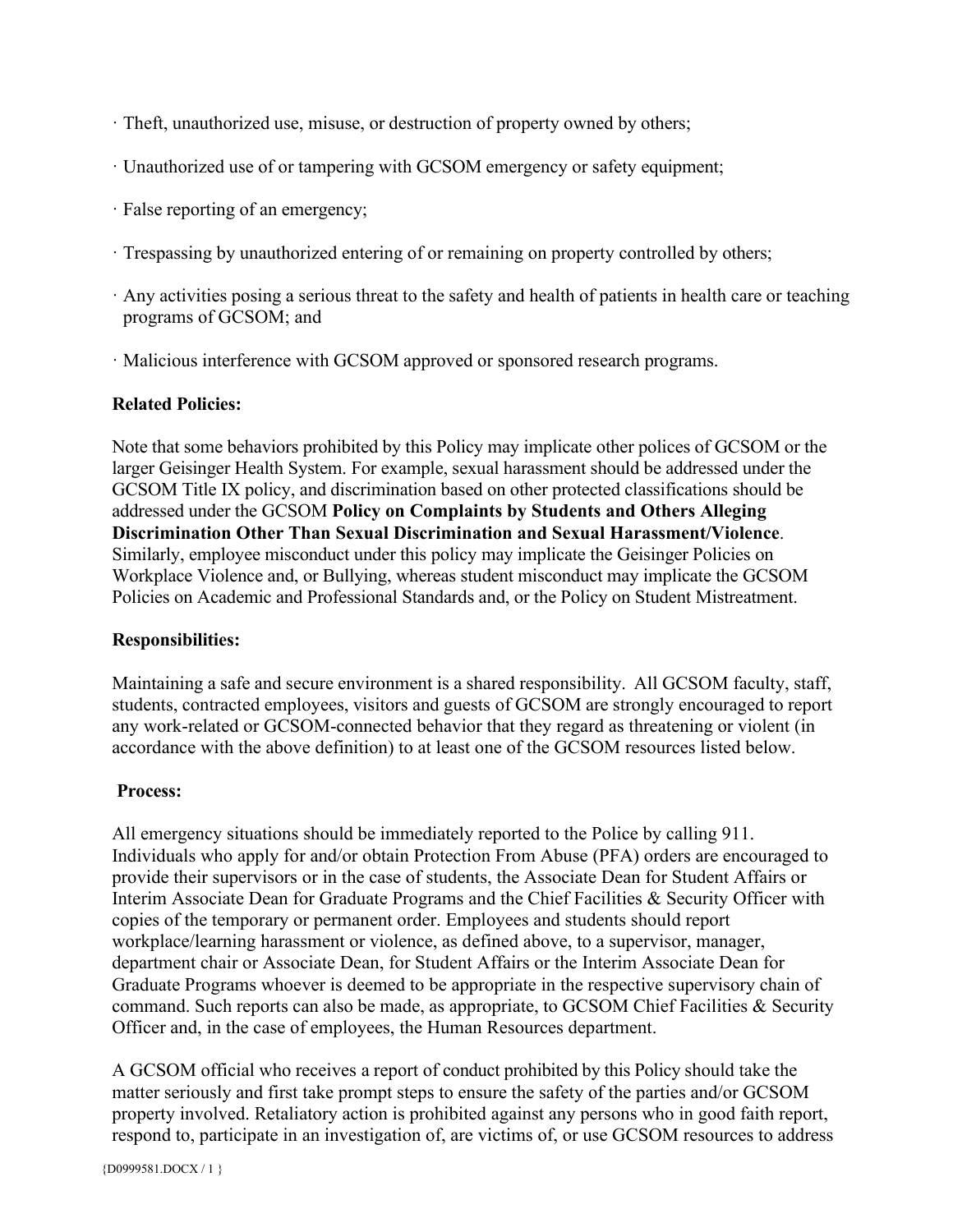conduct prohibited by this Policy. Persons found responsible for retaliatory actions will be subject to disciplinary actions up to and including termination of employment and/or student status.

Reports of conduct prohibited by this Policy must be investigated promptly and thoroughly. Supervisors and managers, department chairs or other officials conducting the investigation should consult with Human Resources, the Chief Facilities & Security Officer, and/or any of the other investigatory/fact-finding resources mentioned herein, to receive assistance in investigating reports.

Where faculty members are concerned, Deans and Chairs should consult with the Office of the Vice Dean on the appropriate procedures to follow.

Workplace/learning harassment or violence complaints against students should be referred to the Student Affairs Office. Once the investigation, fact- finding or CAPS hearing is completed and recommended actions are finalized, GCSOM will take the appropriate steps to address the offensive behavior and restore and maintain safety in the community.

Employees or students who violate this Policy may be subject to disciplinary action, up to and including termination of employment and/or student status. Persons may also be subject to referral to law enforcement for potential criminal prosecution. Where appropriate, persons who have violated this Policy may be required to undertake educational or training courses and/or perform community service to assist in correcting the offensive behavior.

GCSOM offers employees and students a variety of resources to address conduct prohibited by this Policy. These resources provide services ranging from conducting investigations/factfinding processes, providing security services, training, EAP, and counseling, to making referrals and mediating lower-level conflicts.

The following descriptions outline the GCSOM resources provided to address conflicts.

## **Counseling:**

Personal and psychological counseling services are offered for individuals or groups.

### **Conflict Resolution**:

Facilitation, mediation, and consultation services are available to assist individuals and groups to proactively resolve workplace and learning environment issues and concerns.

### **Criminal Complaints**:

The GCSOM security process investigates reports leading to referrals to law enforcement.

### **Crisis Management**:

These resources assist work groups/teams who have experienced a traumatic event or crisis situation, process and acknowledge their reactions, and identify strategies to cope with the aftermath of such incidents. The major goal is to help the affected group restore their productive